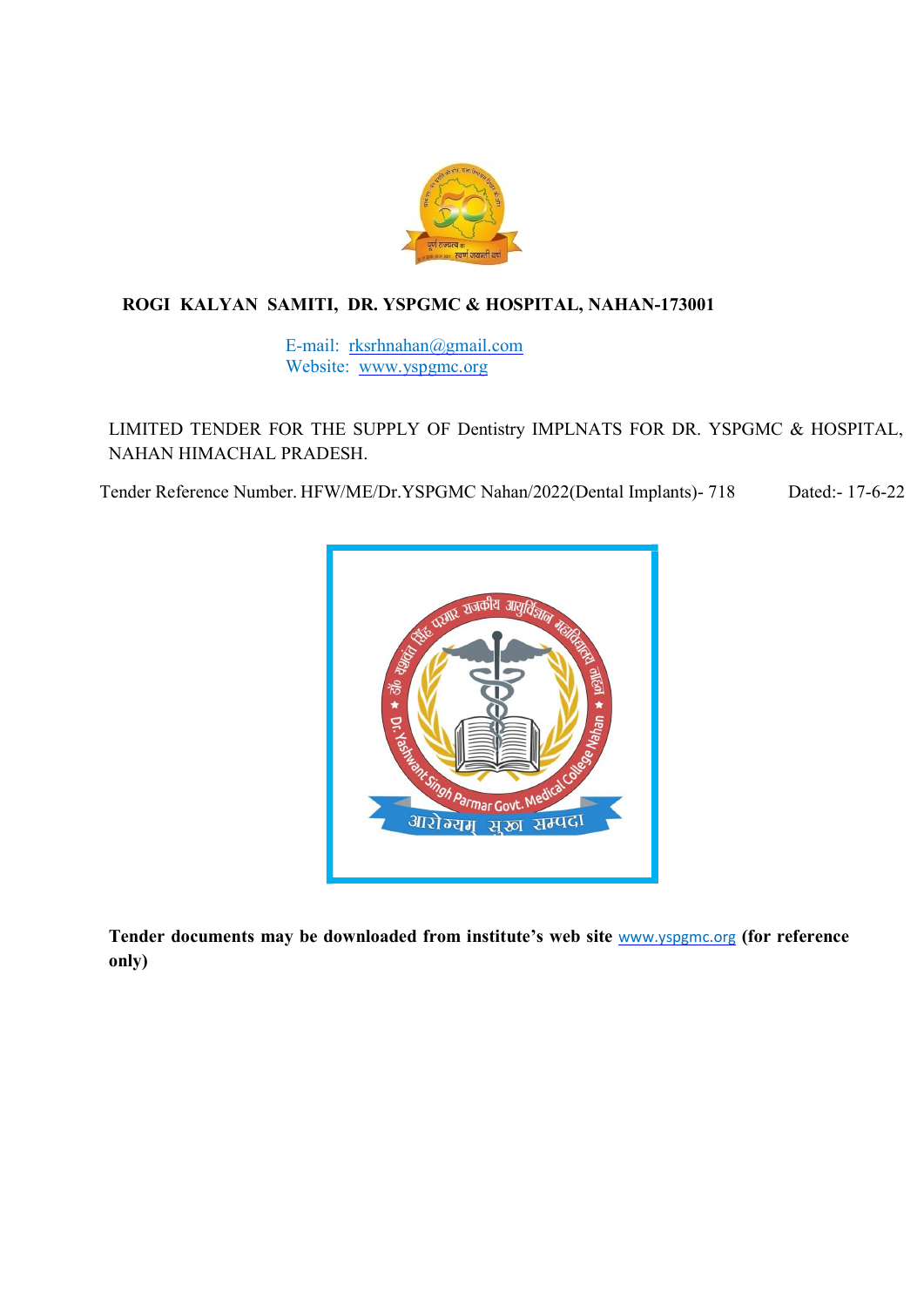# INDEX

| Sr.No.                  | <b>TOPICS</b>                         |
|-------------------------|---------------------------------------|
| п.                      | NOTICE INVITING TENDERS (NIT)         |
| $\mathbf{2}$            | <b>TERMS AND CONDITIONS OF TENDER</b> |
| 3                       | <b>ANNEXURE –A</b>                    |
| $\overline{\mathbf{4}}$ | TECHNICAL BID – ANNEXURE -1           |
| 5                       | <b>AUTHORIZATION CERTIFICATE –II</b>  |
| 6                       | AFFIDEVIT -III                        |
| 7                       | <b>Financial bid – Annexure - IV</b>  |
| 8                       | <b>ANNUAL TERN OVER</b>               |
| $\boldsymbol{Q}$        | <b>HIGHER PRICE LOWER PRICE</b>       |
| 10                      | <b>LETTER OF UNDERTAKING</b>          |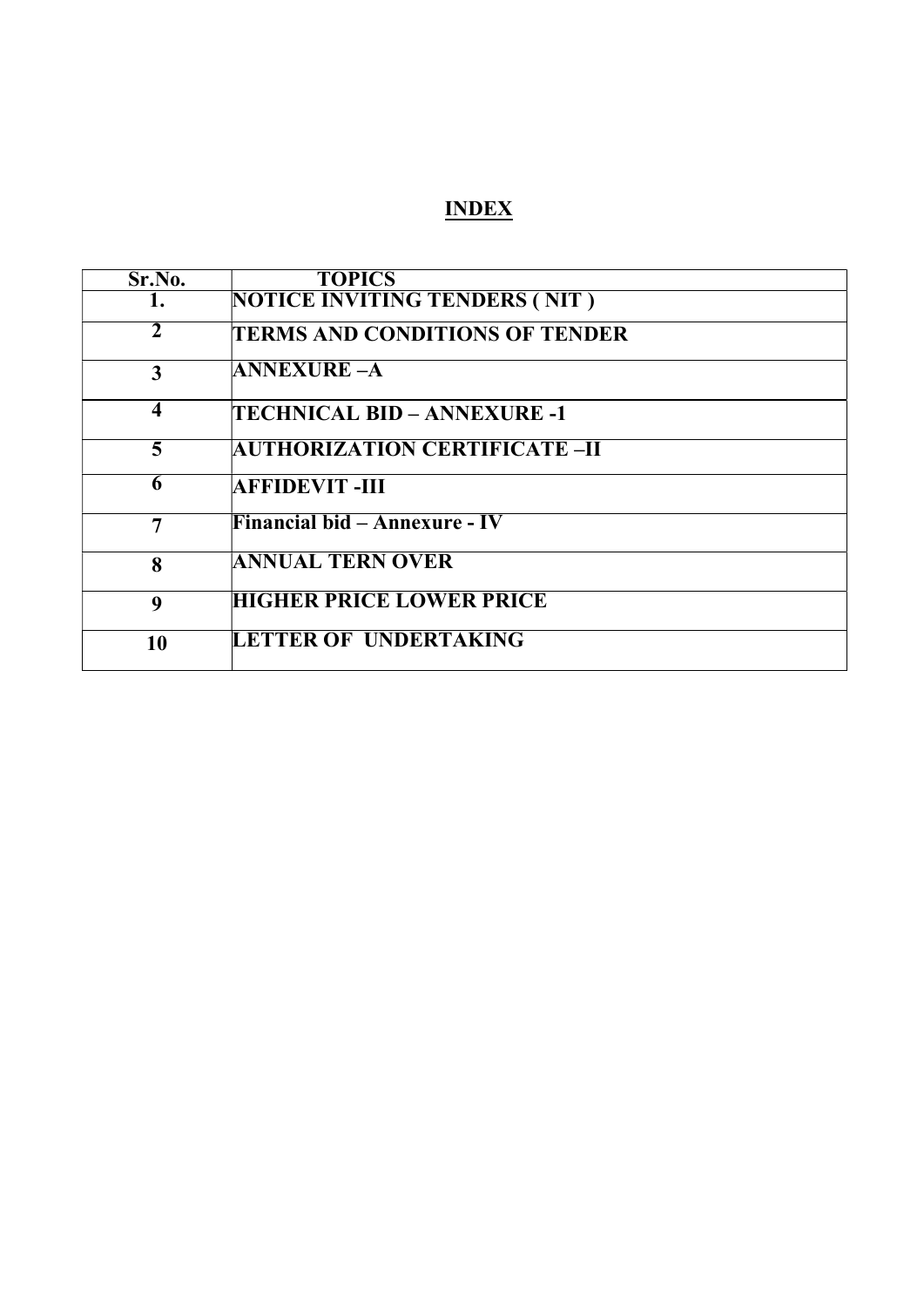### Dr. Y.S. PARMAR GOVT. MEDICAL COLLEGE NAHAN, DISTRICT SIRMAUR HIMACHAL PRADESH 173001

Limited Tender No. HFW-Dr. YSPGMC & Hospital Nahan/Dentistry Implants-718 Date: 17-6-2022

#### LIMITED TENDER NOTICE

 Properly sealed Limited Tenders are invited for supply of Implants for Dentistry in Dr. YSPGMC Nahan through sealed offers Part i.e. Documentation Part and Second one being Financial bid) by speed post/ registered post only from registered Public/ Private Limited companies/ Competent agencies, having registered office in Himachal Pradesh and having experience in supply of Implants for Dentistry and Instrumentations. Tender will be accepted at the office of institution on or before 30-06-2022 upto 11:00 AM, thereafter no tender shall be entertained. The Technical Bid will be opened on same day at 3:00 PM in the presence of the prospective tenderers who may wish to remain present. The date for demonstration of the implants will be conveyed by the office of the undersigned.

 Tender form containing specifications, terms and conditions along with Annexure- A (List of Implants) may be downloaded from the website www.yspgmc.org however, the bidder shall be required to pay the cost of the tender document (Rs. 500/-) in the form of  $D\overline{D}$  in favour of the Sr. Medical Superintendent Dr. Yashwant Singh Parmar Government Medical College Nahan along with their bid.

 The tenders sent by post or courier shall be entertained only if these are actually received by the specific date and time. The tender must be accompanied with an earnest money of Rs. 10,000/- (Rupees Ten thousand only) in the shape of DD in the name of Sr. Medical Superintendent Dr. Yashwant Singh Parmar Government Medical College Nahan. The tenders without earnest money / cost of tender or short or not in form specified above will be rejected straightway.

 The detailed terms & conditions and enclosures for above tender are attached. Prospective bidders are requested to go through the tender document thoroughly before submission of bids. Incomplete bids will be out rightly rejected.

 In case any date mentioned above happens to be a holiday, the next working day will be considered as due date. The College reserves the right to accept or reject any or all bids without assigning any reason.

 Addendum (if any) will be issued on our website only. Please keep visiting our website www.yspgmc.org and also e-mail rksrhnahan@gmail.com for any amendment/announcement/modification/ additional ties.

> -Sd-Sr. Medical Superintendent Dr. Y.S. Parmar Govt. Medical College Nahan District Sirmaur, Himachal Pradesh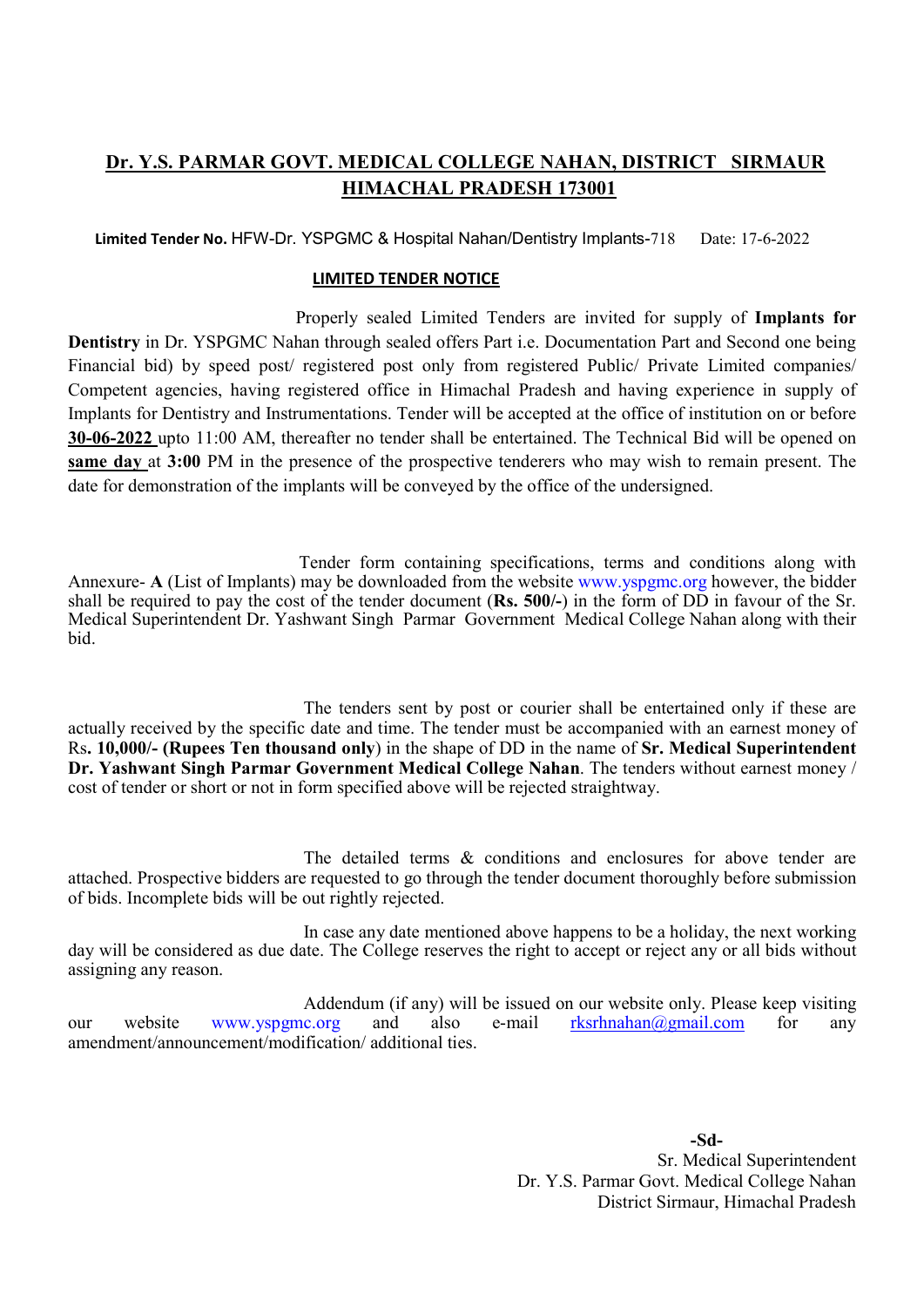Copy to :

- 1. D.A. Website Dr. YSPGMC Nahan to upload the tender notice in Dr. YSPGMC Nahan website.
- 2. Principal Dr. YSPGMC Nahan / DC/SDM/MC/DRDA Office Notice Board.
- 3. Notice Board.
- 4. M/s ACE Surgicals Shop No. 46, Sector 16 D, Chandigarh -160015.
- 5. M/s B&Y Medical Store, Nerchowk Mandi-175021.
- 6. M/s Mahaluxmi Medical Agencies, Balaji Vihar, Dharamshala Road, Ujjain Kangra- 176001.
- 7. M/s Indus Medical and Surgicals Shop no. 2 & 3 Top Floor, Jeewan Market Una, Tehsil & District Una Pin – 174303.
- 8. M/s Thakur Surgicals, Near Children Valley School Galua Road Una 174303.

-Sd-Sr. Medical Superintendent Dr. Y.S. Parmar Govt. Medical College Nahan District Sirmaur, Himachal Pradesh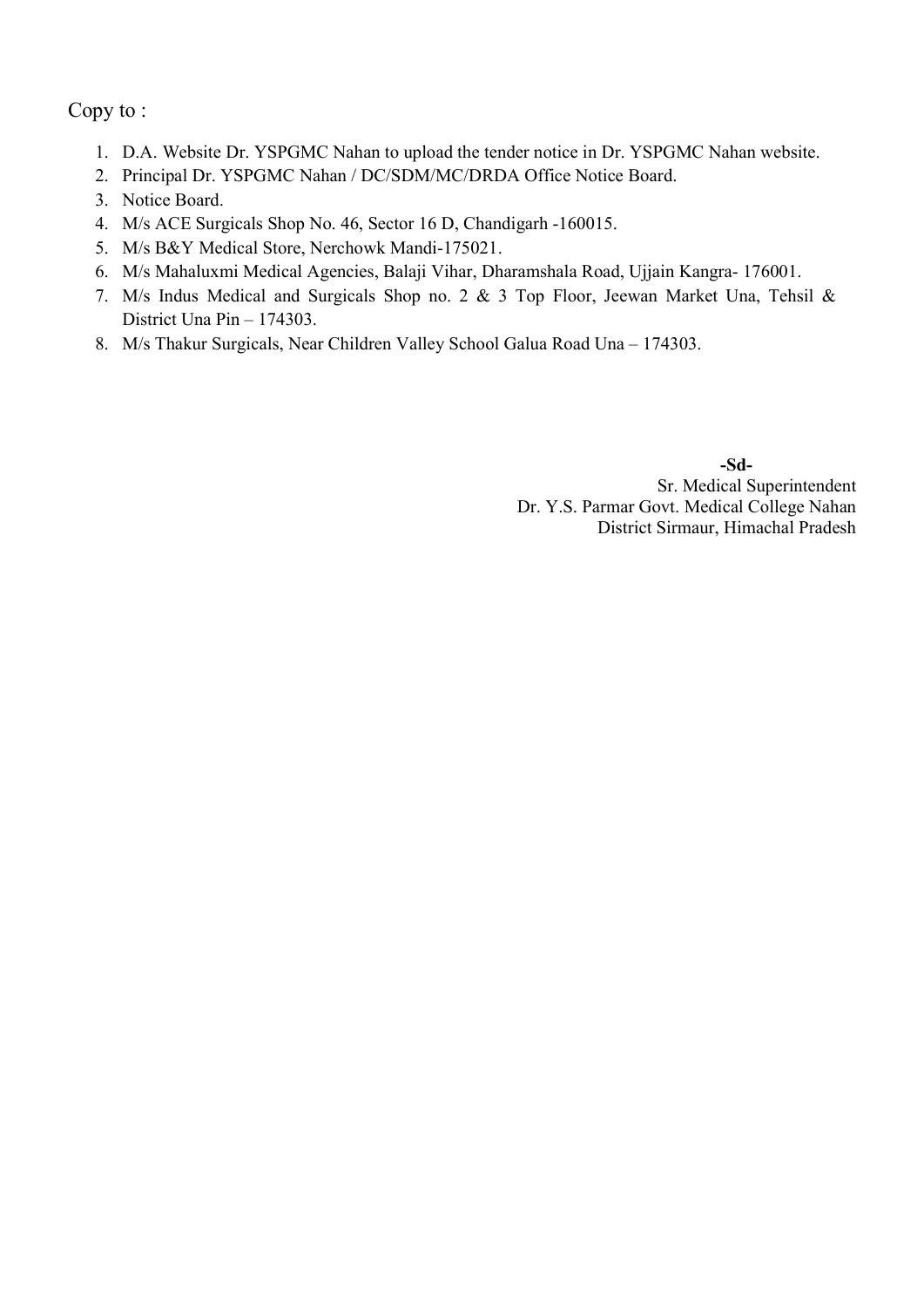# Terms and Conditions

- 1. SENIOR MEDICAL SUPERINTENDENT, DR. YSPGMC & HOSPITAL NAHAN, Himachal Pradesh intends to purchase Supply of the Implants of Stainless Steel and Titanium along with full instrumentation for Dentistry Department for implementation of AB-PMJA/ HPUHPS/MMHSC/ HIMCARE and other health schemes for Dr. YSPGMC & Hospital Nahan as mentioned in Annexure-A ,
- 2. The rates must be uploaded with all taxes as applicable should be clearly mentioned in INR.
- 3. The demand will be placed as per the requirement and not in bulk
- 4. The technical bid and the financial bid should be uploaded for Supply of" Implants of Stainless Steel and Titanium along with full instrumentation. The "Technical Bid" will be analyzed and "Financial Bid" will be opened of only those firms who are found eligible in, Technical Bid and the eligible firms would be intimated there of accordingly
- 5. The Technical Bid should be accompanied by Bank Demand Draft of Rs. 500/- (nonrefundable) against tender fee. The Tender must be accompanied with Earnest money (EMD) for Rs. 10,000/-(Ten Thousand only) only in the shape of Demand Draft in favour of the Sr. Medical Superintendent, Dr. YSPGMC & Hospital, Nahan separately without which tender will be rejected. EMD will be forfeited if the firm denies signing the contract agreement. EMD of the unsuccessful; bidder will be refunded after opening of the Financial Bids. Registered local Micro & Small Scale Enterprise, which is also registered with the State Store Purchase Organization, shall be exempted from the deposit of earnest money.
- 6. Successful bidder may be required to submit performance guarantee amounting to Rs. Ten Thousand) only in the form of FDR duly pledged in the name of Senior Medical Superintendent, Dr. YSPGMC & Hospital, Nahan which should be valid upto initially a period of 01 (one) year and till the finalization of next rates. Performance security may be forfeited if the firm fails to supply the desired implants at any time during the contract period.
- 7. Tender shall not be permitted to withdraw his offer or modify the terms and conditions thereof. In case the tenderer fails to observe and comply with stipulations made herein or backs out after quoting the rates, the aforesaid amount of earnest money will be forfeited to the Dr. YSPGMC & Hospital Nahan.
- 8. No Claim shall lie against the Dr. YSPGMC & Hospital Nahan in respect of erosion in the value or interest on the amount of EMD.
- 9. 100% quantity of metal material should be available within 24 Hours of the prescription.
- 10. Metal work should be accompanied by trained assistant.
- 11. Trained Assistant should have minimum of Two years of experience certified by the Dentistry Surgeon.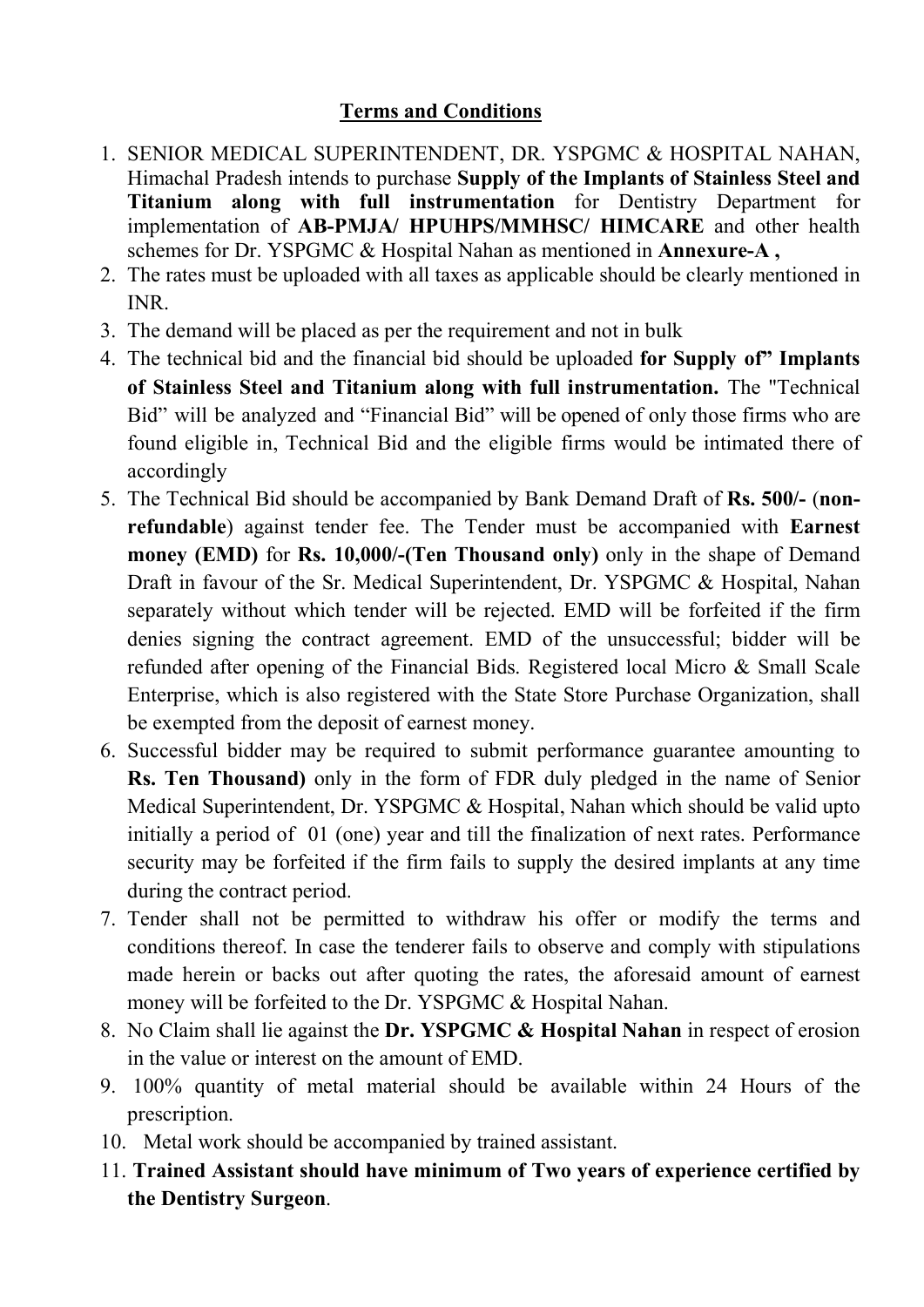- 12. Separate sets should be provided if more than similar types of surgeries are planned in the same day.
- 13. Two percent penalty (per hour) for late supply will be deducted from the bill of the successful tenderer if he failed to supply the item as per time schedule given as per the supply order. However the penalty can be waived off or reduced solely at the discretion of the undersigned if a cogent reason is shown by the tenderer in advance, only for a reasonable period
- 14.Sample/ Demonstration: the supplier is requested to provide the demonstration of implants / instrumentation after opening of the Technical Bid at Dr, YSPGMC& Hospital, Nahan premises in front of the Technical committee constituted for its evaluation as per the specifications of desired standard the date of the demonstration of sample will be provided by the office of the undersigned. Financial Bids will only be opened of the technically qualified Firms.
- 15. In case the quantity of the Goods supplied are not in conformity with the standard given in the Tender and as per the samples supplied / demonstrated or the supplies are found defective at any stage these goods shall be immediately taken back by the supplier and be replaced with the tender quality goods without any delay. The competent authority reserves all rights to reject the goods if the same are not found in accordance with the required description / specifications and liquidates damages shall be charged in addition to the cost of the tender.
- 16.Preference will be given to the supplier who supplies Titanium implants only MRI compatible and steal Implant preferably MRI Compatible and fall within the package given by the Govt. of India under various schemes.
- 17.The Tenderer must upload Technical and Financial Bids in separately.
- 18. Rates of the firm who qualify the technical bid will only be considered.
- 19.Conditional tenders will not be entertained.
- 20.Suppliers not confirming to the approved samples will be rejected and returned to the firm at their risk and cost.
- 21. In case the successful tenderes after having received the supply order from the Medical Superintendent, Dr. YSPGMC & Hospital, Nahan (H.P.) fails to execute the job, the Medical Superintendent will be at the liberty to entrust job to other Firm/ company at the risk and cost of such failed tenderer. Such failed tenderers will be liable to pay such damages as may claim by the Medical Superintendent, Dr.YSPGMC &Hospital, Nahan. Such default tenderer shall also be liable to be blacklisted and his security money be forfeited.
- 22. The Medical Superintendent, Dr. YSPGMC &Hospital, Nahan (H.P.) reserves the right to accept or reject any tender without assigning any reasons whatsoever.
- 23. In case of any dispute or difference rising out of regarding the interpretation of any clause of these terms and conditions the matter shall be settled on mutual agreed basis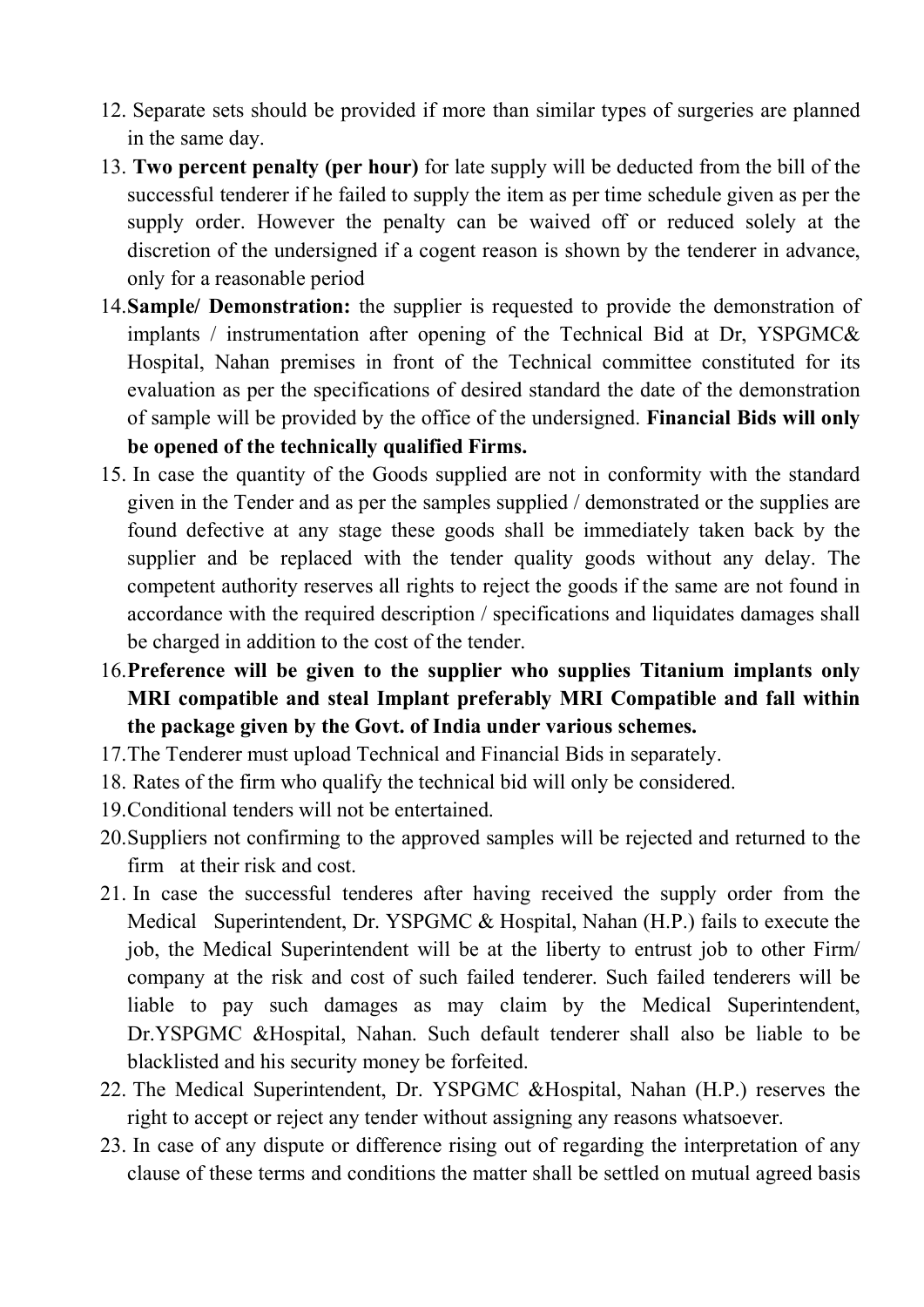and the decision of the Medical Superintendent will be final and binding to both parties.

- 24. These terms and conditions will be treated as an agreement between the undersigned and the successful tenderer/ contractor of the tender.
- 25. All disputes shall be settled within the jurisdiction of the courts at Distt. Sirmaur (H.P.) only.
- 26. Successful Firm (s) will be decided on the basis of minimum rates (L-1) after necessary negotiations.

# 27.Technical Bid shall contain:-

- a. Tender Form duly signed by the tenderer or authorised representative on each page. Duly filled format of Technical Bid as per Annexure – I.
- b. Acceptance of the terms and condition of the Tender.
- c. Undertaking / declaration.
- d. Attested copies of Documents (Valid registration issued by the Competent Authority).
- e. MRI Compatible Implants.
- f. GST No. / PAN / TIN No.
- g. Aadhar card/ address proof.
- h. Manufacturer Drug Licence.
- i. USFDA or CE European Certified.
- j. DNV Certification.
- k. Manufacturing License.
- l. Incorporation certificate from the Manufacturer.
- m. Copy of Partnership Deed in case of Partnership firms in the terms and conditions.
- n. Earnest Money in the shape of FDR for Rs. 10,000 (Ten Thousand only) duly pledged in favour of the Senior Medical Superintendent, Dr. YSPGMC & Hospital, Nahan.(H.P.) shall be placed in the envelope.
- o. Company / Partnership firm should not be blacklisted by any state or Central Govt. or any Govt. entity in the last two years. A Self-Declaration on the company letter head of the Company Firm should be attached (Annexure-III)
- p. Financial Status: The average annual turnover from similar jobs, of the firm should not be less than 5 Lakh in the last three years. Copies of profit  $\&$  loss account and balance sheets duly authenticate by a Chartered Accountant for the last three years should be enclosed.
- q. Copy of Income Tax Return Acknowledgement for last Three years and Copy of Sales tax / GST registration certificate.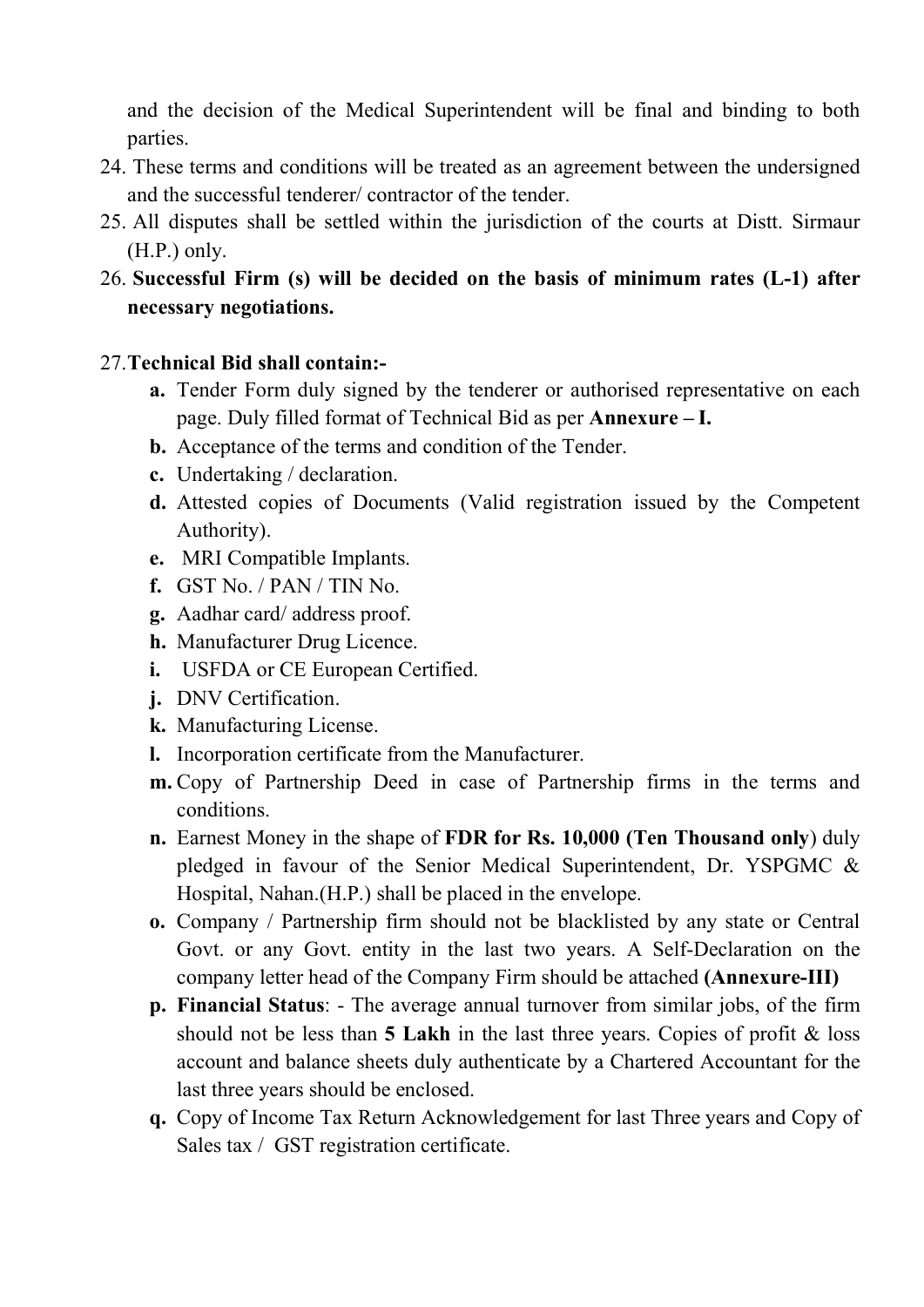# 28. Financial Bid shall contain:-

- a. The rates of the items will be submitted as per the annexure-IV. The Financial Bid shall be opened of the technically qualified bidders only. The Financial Bids of the technically rejected bidders shall not be opened.
- **b.** Brochure / original technical catalogue with detailed specification  $\&$  picture of the product offered, if relevant.
- c. The rates should be quoted with all taxes.
- d. The rates must be in Indian Rupees only.
- e. The rate quoted by the bidder shall remain fixed during the entire period of contract and shall not be subject to variation on any account. A bid submitted with an adjustable price quotation will be treated as non-responsive and rejected.

# 29. Award of Contract:

 The Institute shall consider placement of orders for jobs on those bidders whose offers have been found technical and financially acceptable. The Institute reserves the right to counter offer price(s) against price(s) quoted by any bidder.

# 30.Validity of the bids:

 The bids shall be valid for a period of 365 days from the date of opening of the tender. This has to be specified by the tenderer in the financial bid.

# 31.Contract Period:

 contract for supply will be initially for a period of (1) one year and can be continued / renewed for further (1) year subject to satisfaction of the Dr. YSPGMC & Hospital Nahan and on mutual consent of both the parties

# 32.Payment clause:

- The bill in triplicate may be sent to this office for settlement after satisfactorily delivery of the material. The bill should have full particulars of the items(s).
- No payment shall be made in advance nor shall the loan from any bank or financial institutions be recommended on the basis of the order of award of work.
- The contractor shall submit the bill only after supply of the material to the satisfaction of the Dr. YSPGMC & Hospital Nahan, on receipt of a pre-receipted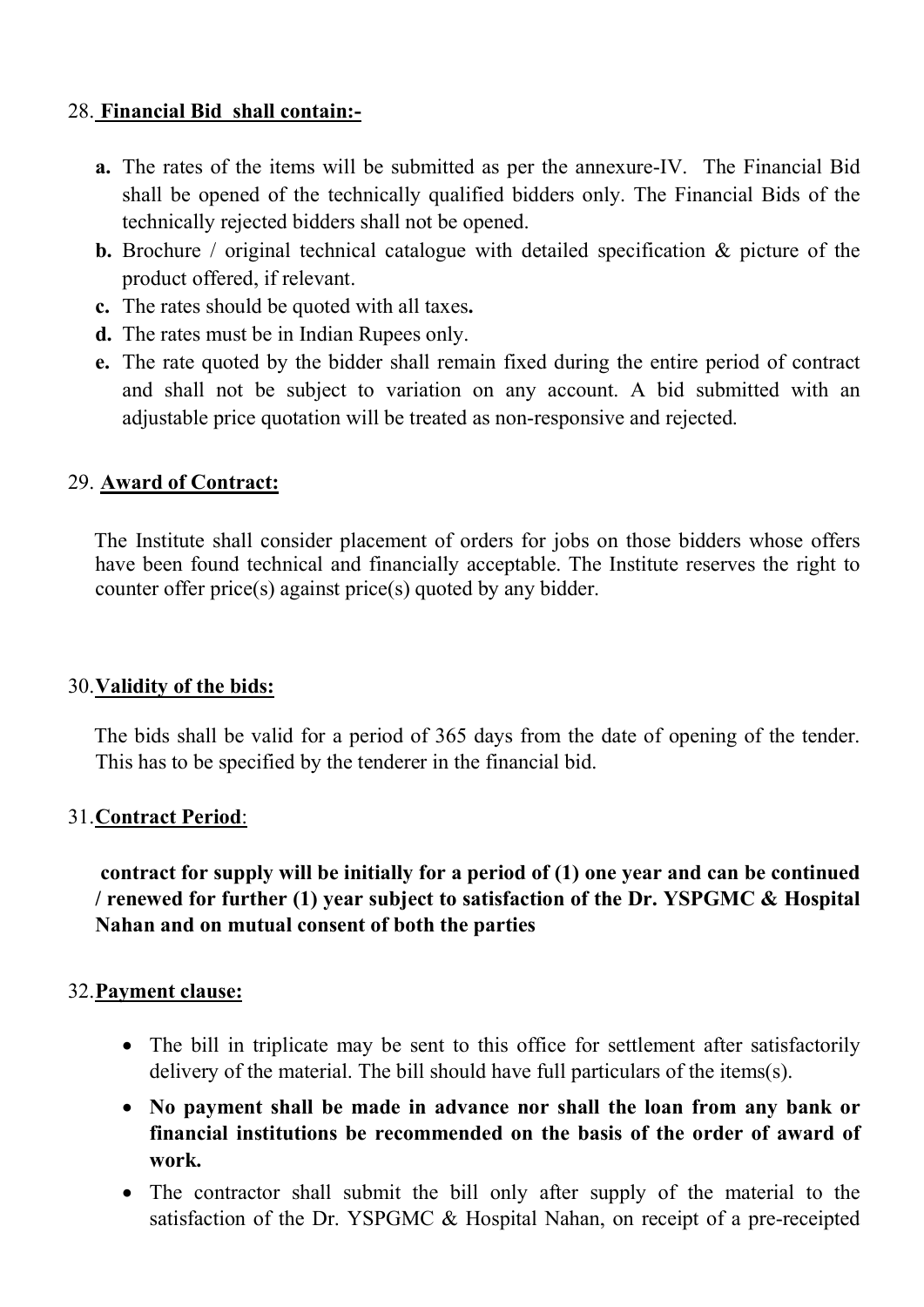bill invoice from the Contractor the case of issuing sanction and passing of bill for payment will be initiated. No payment will be made for materials rejected.

### 33.FORCE MAJEURE:

If, at any time during the subsistence of this contract, the performance in whole or in part by either party of any obligation under this contract is prevented or delayed by reasons of any war or hostility, act of public enemy, civil commotion, sabotage, fire, floods, explosion, epidemics, quarantine restriction, strikers lockout or act of God (hereinafter referred to as events) provided notice of happening of any such eventuality is given by party to other within 21 days from the date of occurrence thereof, neither party shall by reason of such event be entitled to terminate this contract nor shall either party have any claim for damages against other in respect of such non-performance or delay in performance, and deliveries have been so resumed or not shall be final and conclusive.

Further, that if the performance in whole or in part of any obligation under this contract is prevented or delayed by reason of any such event for a period exceeding 60 days, either party may, at least option to terminate the contract.

### 34. Breach of Terms and Conditions:

In case of breach of any terms and conditions as mentioned above, the Competent Authority i.e. Senior Medical Superintendent, Dr. YSPGMC & Hospital Nahan will have the right to cancel the work order/ job without assigning any reason thereof and nothing will be payable by  $Dr. YSPGMC \& Hospital Nahan$  in that event the security deposit shall also stands forfeited.

#### 35. Subletting of Work:

The firm shall not assign or sublet the work/job or any part of it to any other person or party without having first obtained permission in writing of Dr. YSPGMC & Hospital Nahan which will be at liberty to refuse if thinks fit. The tender is not transferable.

#### 36. Arbitration:

If any conflict or difference arises concerning this agreement, its interpretation on payment to the made there-under, the same shall be settled out by mutual consultation and negotiation. If attempts for conciliation do not yield any result within a period of 30 days, either of the parties may make a request to the other party for submission of the dispute for decision by the Principal, Dr. YSPGMC Nahan. The successful firm will be required to do the work / job for a period of one year from the date of award the contract. Dr. YSPGMC & Hospital Nahan shall, however, reserve the right to terminate the contract at any time without assigning any reason.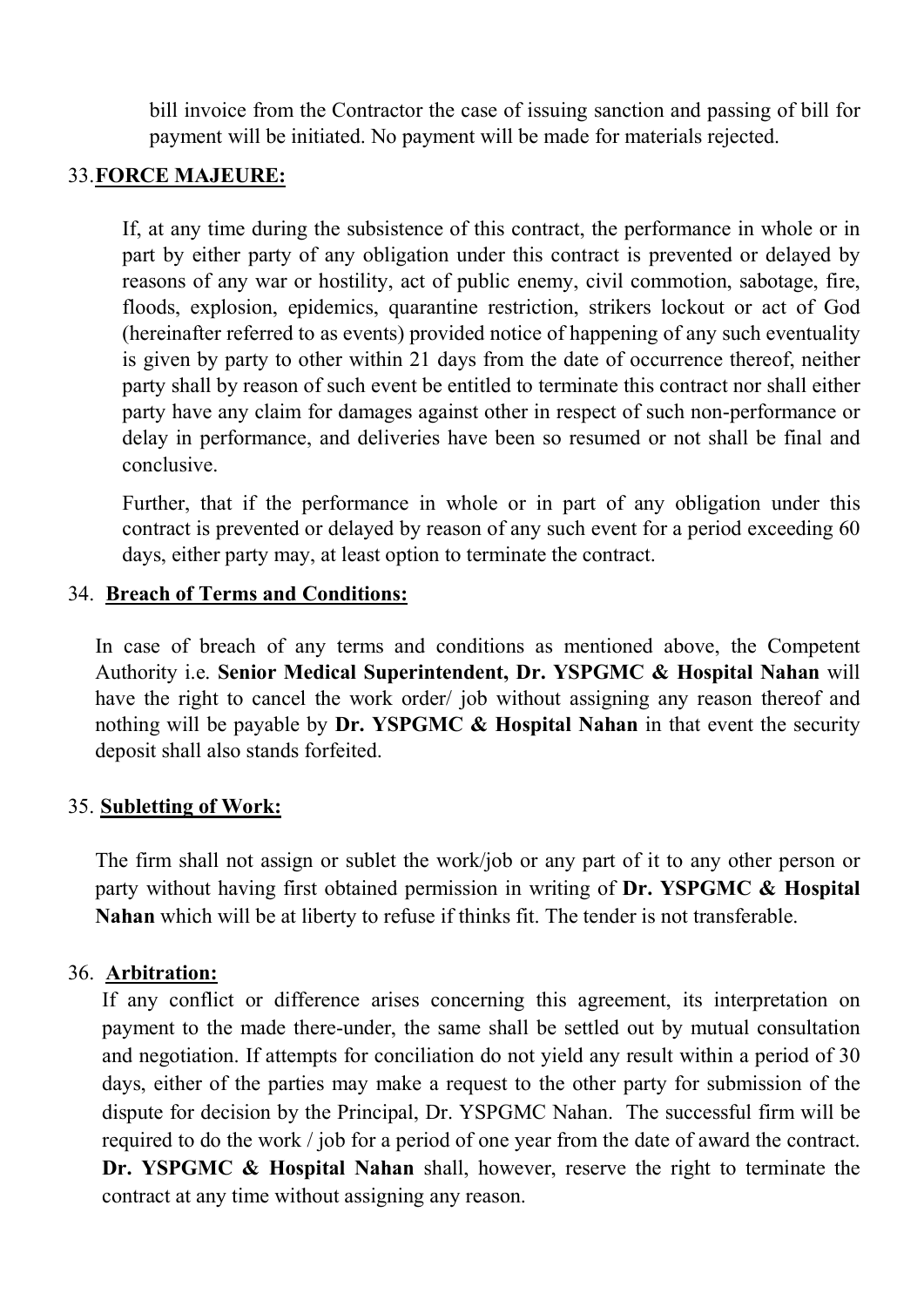- 38. The Tenderer shall be bound by the details furnished by him/her to the Dr. YSPGMC  $\&$ Hospital Nahan while submitting the tender or at subsequent stage. Upon selection of the Tenderer, if at any stage, the documents furnished by him/her is found to be false or the quality of the articles or rates are found of poor quality/different specifications, it would be deemed to be a breach of terms of contract, the contract shall be cancelled at the discretion of competent authority and performance security shall be stand forfeited.
- 39. Order shall be issued on actual need basis. Bills in triplicate for the items supplied by the selected firm(s), should be raised for payment. Payment shall be released after it is ensured that the items/quantity and quality of items supplied are to the entire satisfaction of this office and accepted. If any item is found to be defective, or not of the desired quality, the same shall be replaced immediately, for which no extra payment shall be made by Dr. YSPGMC & Hospital Nahan.
- 40. The Successful Tenderer shall also provide the name and mobile number of a key person, who can be contacted at any time, even beyond the office hours on holidays. The person should be capable of taking orders and making arrangement for supply of the desired items even on short notice to Dr. YSPGMC & Hospital Nahan.
- 1. In case the quality of goods supplied are not in conformity with the standard given in tender and as per the samples supplied or the supplies are found defective at any stage these goods shall immediately will be taken back by the supplier and will be replaced with the tender quality goods, without any delay. The Institute reserves all right to reject the goods if the same are not found in accordance with the required description / specifications and liquidates damages shall be charged.

-Sd-HOD Department of Dentistry Dr. YSPGMC Nahan (H.P.)

-Sd-Sr. Medical Superintendent Dr. YSPGMC Nahan (H.P.)

……….Name of Firm:-

Signature (With Seal)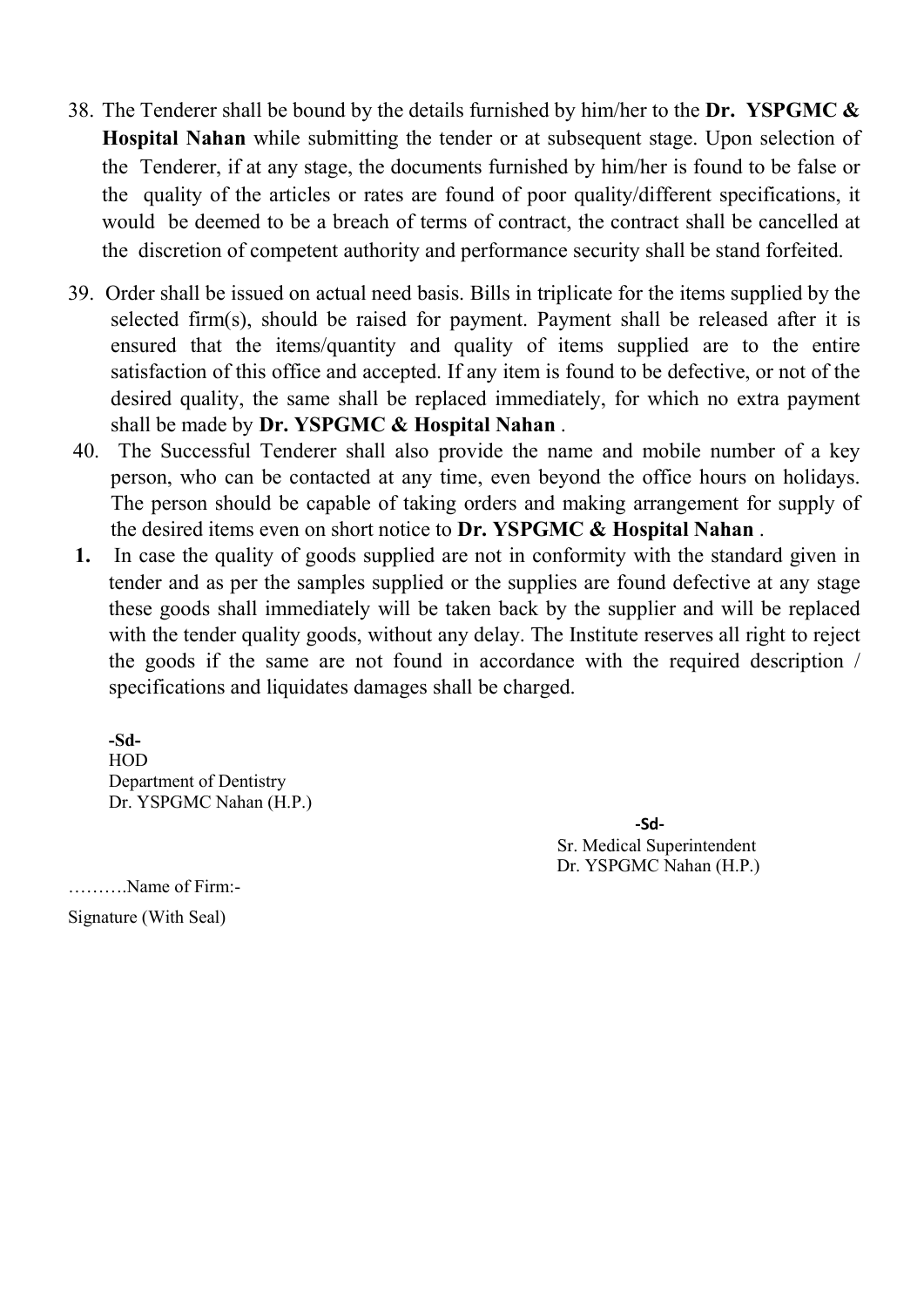#### Annexure-A

# LIST OF DENTISTRY IMPLANTS REQUIRED (TITANIUM IMPLANTS ) and (STAINLESS STEEL) WITH MRI COMPATIBILITY

| S.No                    | <b>Details</b><br><b>Name Of Implant</b> |                                      |  |
|-------------------------|------------------------------------------|--------------------------------------|--|
| $\mathbf{1}$            | Titanium plate 2 mm system               | 4 hole with gap                      |  |
| $\overline{2}$          | Titanium plate 2 mm system               | 6 hole with gap                      |  |
| $\overline{\mathbf{3}}$ | Titanium plate 2 mm system               | 4 hole without gap                   |  |
| $\overline{4}$          | Titanium plate 2 mm system               | 6 hole without gap                   |  |
| 5                       | Titanium plate 2 mm system               | 8 hole without gap                   |  |
| 6                       | Titanium plate 2 mm system               | 10 hole without gap                  |  |
| $\overline{7}$          | Titanium plate 2 mm system               | 12 hole without gap                  |  |
| $\overline{8}$          | Titanium plate 2 mm system               | 16 hole without gap                  |  |
| 9                       | Titanium plate 2 mm system               | 2 hole,4 hole with gap orbital plate |  |
| 10                      | Titanium plate 2 mm system               | 6 hole continuous orbital plate      |  |
| 11                      | Titanium plate 2 mm system               | L shaped 4 hole plate                |  |
| 12                      | Titanium plate 2 mm system               | L shaped 5 hole plate                |  |
| 13                      | Titanium plate 2 mm system               | X shaped plates                      |  |
| 14                      | Titanium plate 2 mm system               | Trapezoid condyle plate              |  |
| 15                      | Titanium plate 2 mm system               | 3 dimensional plate                  |  |
| 16                      | Titanium plate 1.5 mm system             | 2 hole, 4 hole with gap              |  |
| 17                      | Titanium plate 1.5 mm system             | 6 hole with gap                      |  |
| 18                      | Titanium plate 1.5 mm system             | 4 hole without gap                   |  |
| 19                      | Titanium plate 1.5 mm system             | 6 hole without gap                   |  |
| 20                      | Titanium plate 1.5 mm system             | 8 hole without gap                   |  |
| 21                      | Titanium plate 1.5 mm system             | 10 hole without gap                  |  |
| 22                      | Titanium plate 1.5 mm system             | 12 hole without gap                  |  |
| 23                      | Titanium plate 1.5 mm system             | 16 hole without gap                  |  |
| 24                      | Titanium plate 1.5 mm system             | 4 hole with gap orbital plate        |  |
| 25                      | Titanium plate 1.5 mm system             | 6 hole continuous orbital plate      |  |
| 26                      | Titanium plate 1.5 mm system             | L shaped 4 hole plate                |  |
| 27                      | Titanium plate 1.5 mm system             | L shaped 5 hole plate                |  |
| 28                      | Titanium plate 1.5 mm system             | X shaped plates                      |  |
| 29                      | Titanium plate 1.5 mm system             | Trapezoid condyle plate              |  |
| 30                      | Titanium plate 1.5 mm system             | 3 dimensional plate                  |  |
| 31                      | Titanium plate 2.5 mm system             | 4 hole with gap                      |  |
| 32                      | Titanium plate 2.5 mm system             | 6 hole with gap                      |  |
| 33                      | Titanium plate 2.5 mm system             | 4 hole without gap                   |  |
| 34                      | Titanium plate 2.5 mm system             | 6 hole without gap                   |  |
| 35                      | Titanium plate 2.5 mm system             | 8 hole without gap                   |  |
| 36                      | Titanium plate 2.5 mm system             | 10 hole without gap                  |  |
| 37                      | Titanium plate 2.5 mm system             | 12 hole without gap                  |  |
| 38                      | Titanium plate 2.5 mm system             | 16 hole without gap                  |  |
| 39                      | Titanium plate 2.5 mm system             | 3 hole,4 hole with gap orbital plate |  |
| 40                      | Titanium plate 2.5 mm system             | 6 hole continuous orbital plate      |  |
| 41                      | Titanium plate 2.5 mm system             | L shaped 4 hole plate                |  |
| 42                      | Titanium plate 2.5 mm system             | L shaped 5 hole plate                |  |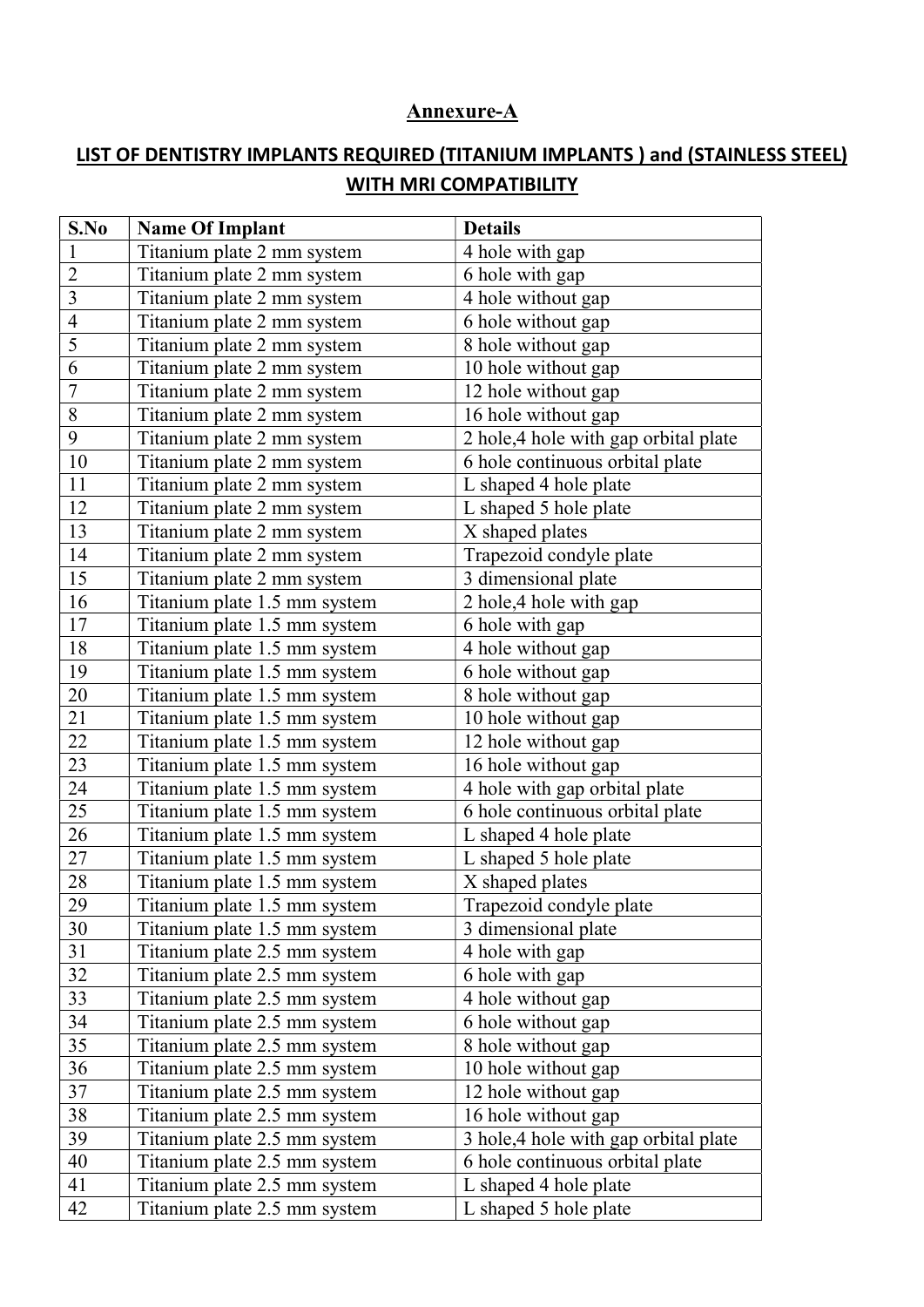| 43 | Titanium plate 2.5 mm system        | X shaped plates                      |  |  |
|----|-------------------------------------|--------------------------------------|--|--|
| 44 | Titanium plate 1.5 mm system        | Screws 1.5X4 mm                      |  |  |
| 45 | Titanium plate 1.5 mm system        | Screws 1.5X6 mm                      |  |  |
| 46 | Titanium plate 1.5 mm system        | Screws 1.5X8 mm                      |  |  |
| 47 | Titanium plate 1.5 mm system        | Screws 1.5X10 mm                     |  |  |
| 48 | Titanium plate 1.5 mm system        | Screws 1.5X12 mm                     |  |  |
| 49 | Titanium plate 2 mm system          | Screws 2X4 mm                        |  |  |
| 50 | Titanium plate 2 mm system          | Screws 2X6 mm                        |  |  |
| 51 | Titanium plate 2 mm system          | Screws 2X8 mm                        |  |  |
| 52 | Titanium plate 2 mm system          | Screws 2X10 mm                       |  |  |
| 53 | Titanium plate 2 mm system          | Screws 2X12 mm                       |  |  |
| 54 | Titanium plate 2.5 mm system        | Screws 2.5X4 mm                      |  |  |
| 55 | Titanium plate 2.5 mm system        | Screws 2.5X6 mm                      |  |  |
| 56 | Titanium plate 2.5 mm system        | Screws 2.5X8 mm                      |  |  |
| 57 | Titanium plate 2.5 mm system        | Screws 2.5X10 mm                     |  |  |
| 58 | Titanium plate 2.5 mm system        | Screws 2.5X12 mm                     |  |  |
| 59 | Drill bits                          | $1 \text{ mm}$                       |  |  |
| 60 | Drill bits                          | $1.2 \text{ mm}$                     |  |  |
| 61 | Drill bits                          | $1.5 \text{ mm}$                     |  |  |
| 62 | Drill bits                          | $1.8 \text{ mm}$                     |  |  |
| 63 | Drill bits                          | $2 \text{ mm}$                       |  |  |
| 64 | Stainless steel plate 2 mm system   | 4 hole with gap                      |  |  |
| 65 | Stainless steel plate 2 mm system   | 6 hole with gap                      |  |  |
| 66 | Stainless steel plate 2 mm system   | 4 hole without gap                   |  |  |
| 67 | Stainless steel plate 2 mm system   | 6 hole without gap                   |  |  |
| 68 | Stainless steel plate 2 mm system   | 8 hole without gap                   |  |  |
| 69 | Stainless steel plate 2 mm system   | 10 hole without gap                  |  |  |
| 70 | Stainless steel plate 2 mm system   | 12 hole without gap                  |  |  |
| 71 | Stainless steel plate 2 mm system   | 16 hole without gap                  |  |  |
| 72 | Stainless steel plate 2 mm system   | 2 hole,4 hole with gap orbital plate |  |  |
| 73 | Stainless steel plate 2 mm system   | 6 hole continuous orbital plate      |  |  |
| 74 | Stainless steel plate 2 mm system   | L shaped 4 hole plate                |  |  |
| 75 | Stainless steel plate 2 mm system   | L shaped 5 hole plate                |  |  |
| 76 | Stainless steel plate 2 mm system   | X shaped plates                      |  |  |
| 77 | Stainless steel plate 2 mm system   | Trapezoid condyle plate              |  |  |
| 78 | Stainless steel plate 2 mm system   | 3 dimensional plate                  |  |  |
| 79 | Stainless steel plate 1.5 mm system | 2 hole, 4 hole with gap              |  |  |
| 80 | Stainless steel plate 1.5 mm system | 6 hole with gap                      |  |  |
| 81 | Stainless steel plate 1.5 mm system | 4 hole without gap                   |  |  |
| 82 | Stainless steel plate 1.5 mm system | 6 hole without gap                   |  |  |
| 83 | Stainless steel plate 1.5 mm system | 8 hole without gap                   |  |  |
| 84 | Stainless steel plate 1.5 mm system | 10 hole without gap                  |  |  |
| 85 | Stainless steel plate 1.5 mm system | 12 hole without gap                  |  |  |
| 86 | Stainless steel plate 1.5 mm system | 16 hole without gap                  |  |  |
| 87 | Stainless steel plate 1.5 mm system | 4 hole with gap orbital plate        |  |  |
| 88 | Stainless steel plate 1.5 mm system | 6 hole continuous orbital plate      |  |  |
| 89 | Stainless steel plate 1.5 mm system | L shaped 4 hole plate                |  |  |
| 90 | Stainless steel plate 1.5 mm system | L shaped 5 hole plate                |  |  |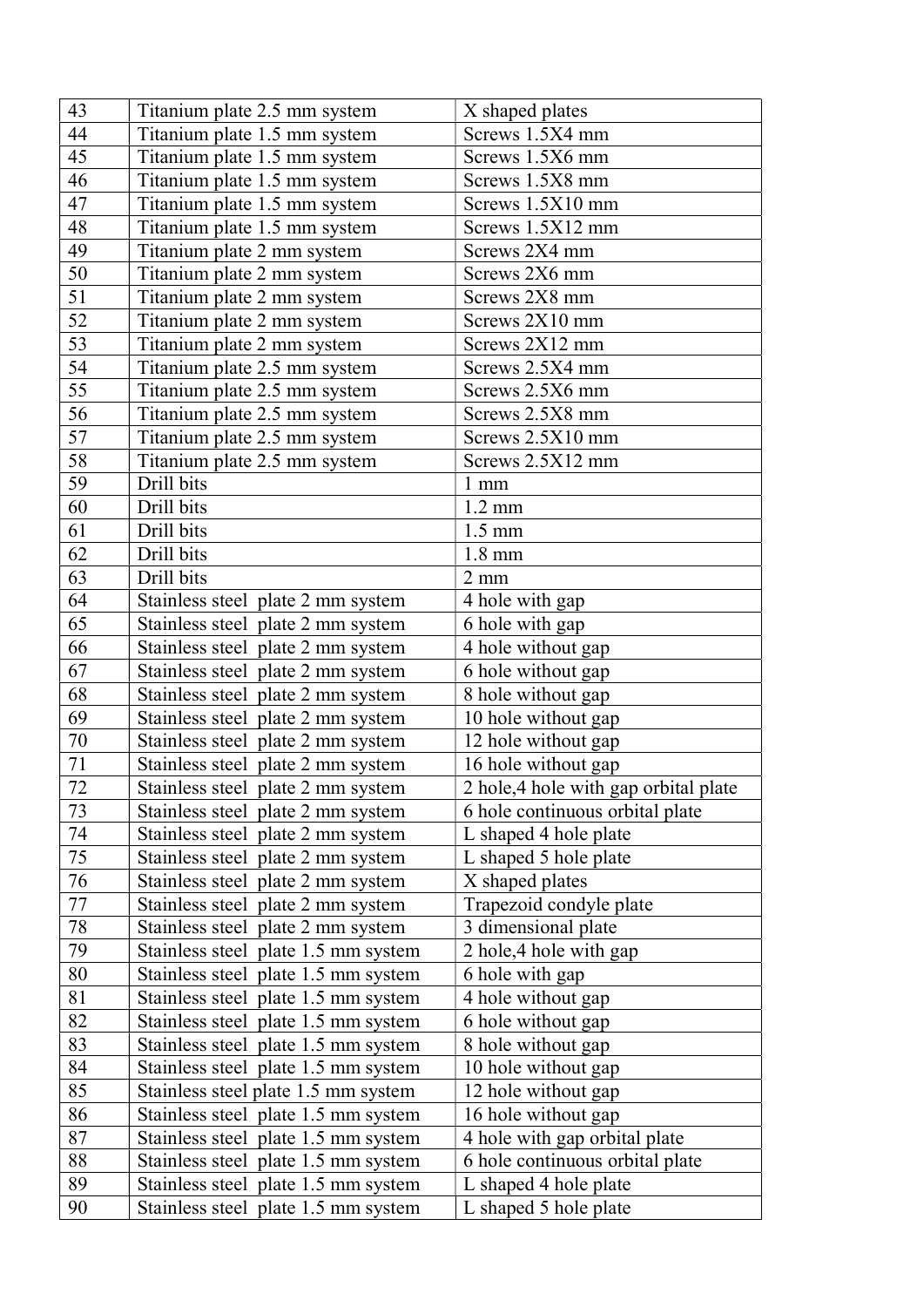| 91              | Stainless steel plate 1.5 mm system | X shaped plates                      |  |
|-----------------|-------------------------------------|--------------------------------------|--|
| 92              | Stainless steel plate 1.5 mm system | Trapezoid condyle plate              |  |
| 93              | Stainless steel plate 1.5 mm system | 3 dimensional plate                  |  |
| 94              | Stainless steel plate 2.5 mm system | 4 hole with gap                      |  |
| $\overline{95}$ | Stainless steel plate 2.5 mm system | 6 hole with gap                      |  |
| 96              | Stainless steel plate 2.5 mm system | 4 hole without gap                   |  |
| 97              | Stainless steel plate 2.5 mm system | 6 hole without gap                   |  |
| 98              | Stainless steel plate 2.5 mm system | 8 hole without gap                   |  |
| 99              | Stainless steel plate 2.5 mm system | 10 hole without gap                  |  |
| 100             | Stainless steel plate 2.5 mm system | 12 hole without gap                  |  |
| 101             | Stainless steel plate 2.5 mm system | 16 hole without gap                  |  |
| 102             | Stainless steel plate 2.5 mm system | 3 hole,4 hole with gap orbital plate |  |
| 103             | Stainless steel plate 2.5 mm system | 6 hole continuous orbital plate      |  |
| 104             | Stainless steel plate 2.5 mm system | L shaped 4 hole plate                |  |
| 105             | Stainless steel plate 2.5 mm system | L shaped 5 hole plate                |  |
| 106             | Stainless steel plate 2.5 mm system | X shaped plates                      |  |
| 107             | Stainless steel plate 1.5 mm system | Screws 1.5X4 mm                      |  |
| 108             | Stainless steel plate 1.5 mm system | Screws 1.5X6 mm                      |  |
| 109             | Stainless steel plate 1.5 mm system | Screws 1.5X8 mm                      |  |
| 110             | Stainless steel plate 1.5 mm system | Screws 1.5X10 mm                     |  |
| 111             | Stainless steel plate 1.5 mm system | Screws 1.5X12 mm                     |  |
| 112             | Stainless steel plate 2 mm system   | Screws 2X4 mm                        |  |
| 113             | Stainless steel plate 2 mm system   | Screws 2X6 mm                        |  |
| 114             | Stainless steel plate 2 mm system   | Screws 2X8 mm                        |  |
| 115             | Stainless steel plate 2 mm system   | Screws 2X10 mm                       |  |
| 116             | Stainless steel plate 2 mm system   | Screws 2X12 mm                       |  |
| 117             | Stainless steel plate 2.5 mm system | Screws 2.5X4 mm                      |  |
| 118             | Stainless steel plate 2.5 mm system | Screws 2.5X6 mm                      |  |
| 119             | Stainless steel plate 2.5 mm system | Screws 2.5X8 mm                      |  |
| 120             | Stainless steel plate 2.5 mm system | Screws 2.5X10 mm                     |  |
| 121             | Stainless steel plate 2.5 mm system | Screws 2.5X12 mm                     |  |
|                 |                                     |                                      |  |

-Sd- -Sd-Dr. YSPGMC Nahan Dr. YSPGMC Nahan

HOD Dentistry Department Senior Medical Superintendent,

Name of Firm:- Signature (With Seal)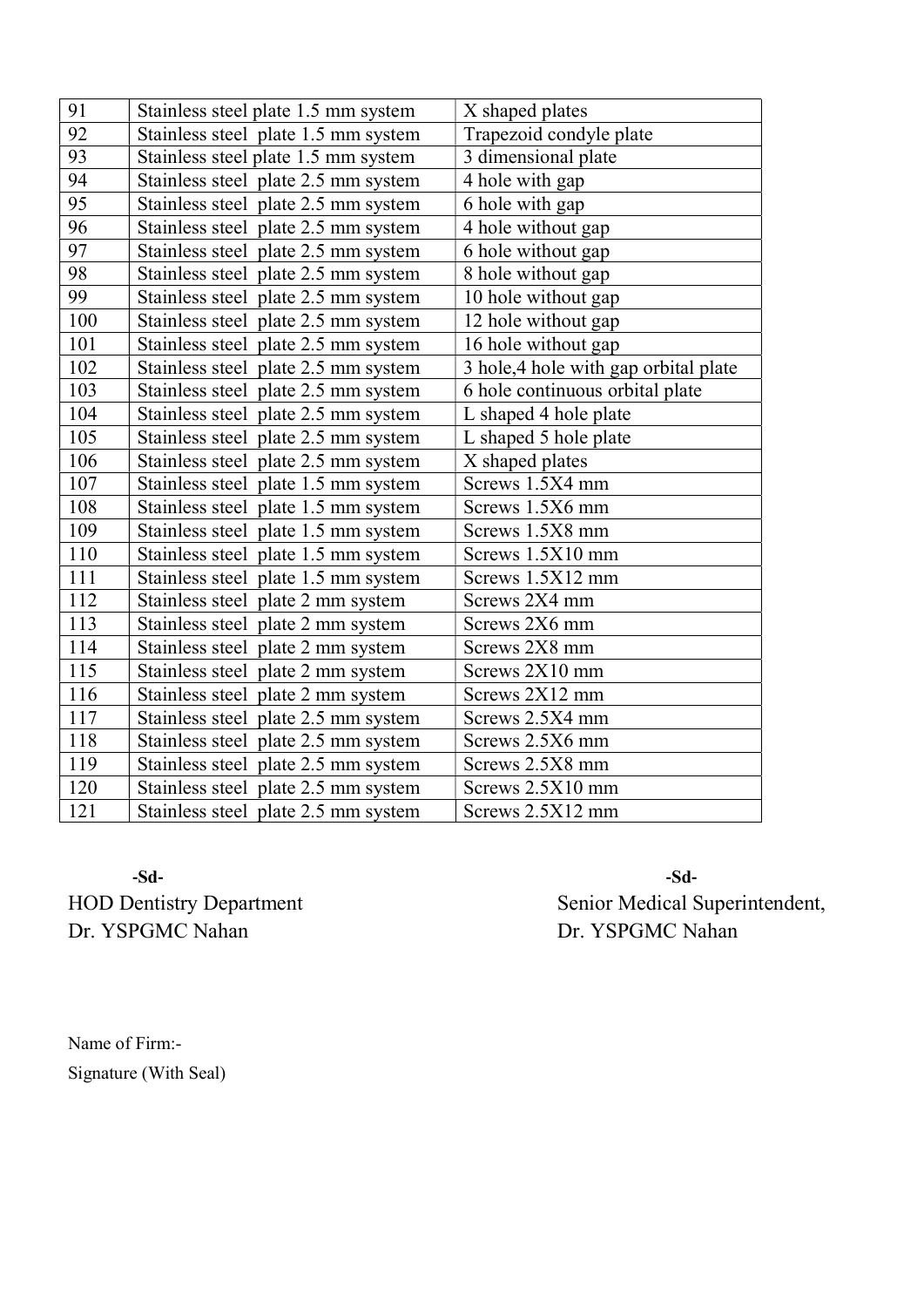# Annexure – I

# TECHNICAL BID

(Tenderer may use separate sheet wherever required)

| Sr.No.           | <b>Details of the Tenderer / Bidder</b>                                                                                                                  | Page No. Remark |  |  |
|------------------|----------------------------------------------------------------------------------------------------------------------------------------------------------|-----------------|--|--|
| $\overline{1}$ . | Name & Address of the Tenderer/Bidder                                                                                                                    |                 |  |  |
| 2.               | Whether the Firm is located in Himachal Pradesh).<br>(Yes/No)                                                                                            |                 |  |  |
| $\overline{3}$ . | clearly whether it is Sole proprietor<br>State<br><b>or</b><br>Partnership firm or company or a Government<br>Department or a Public Sector Organization |                 |  |  |
| 4.               | Details of the Earnest Money Deposit (EMD)<br>(Yes/No)                                                                                                   |                 |  |  |
|                  | DD No.:                                                                                                                                                  |                 |  |  |
|                  | Dated:                                                                                                                                                   |                 |  |  |
|                  | Drawn on Bank: Amount:                                                                                                                                   |                 |  |  |
|                  | $\ldots$ )                                                                                                                                               |                 |  |  |
| $\overline{5}$ . | Details of the cost of the Tender documents (Yes/No)<br><b>DD</b>                                                                                        |                 |  |  |
|                  | $No.$ :                                                                                                                                                  |                 |  |  |
|                  | Dated:                                                                                                                                                   |                 |  |  |
|                  | Drawn on Bank: Amount:                                                                                                                                   |                 |  |  |
|                  | $\ldots$ )                                                                                                                                               |                 |  |  |
| 6.               | Whether each page of NIT and its annexure have been<br>signed and stamped                                                                                |                 |  |  |
| 7.               | Whether Bidders have quoted for every size                                                                                                               |                 |  |  |
|                  | mentioned in Annexure A&B (Yes/No) (If NO, then                                                                                                          |                 |  |  |
|                  | please attach a list of quoted items with the Technical                                                                                                  |                 |  |  |
|                  | Bid without indicating price)                                                                                                                            |                 |  |  |
| 8.               | List of Major Customer may be given on a separate<br>sheet and proof of satisfactory supply, if any                                                      |                 |  |  |
| 9.               | <b>Manufacturer Authorization Certificate</b>                                                                                                            |                 |  |  |
| 10.              | Last Income Tax Certificate                                                                                                                              |                 |  |  |
| 11.              | Copy of GST/CST/ST Registration                                                                                                                          |                 |  |  |
| 12.              | Quality Assurance Certificate (Please specify)                                                                                                           |                 |  |  |
| 13.              | Have you previously supplied these items to any                                                                                                          |                 |  |  |
|                  | government / private organization? If yes, attach the                                                                                                    |                 |  |  |
|                  | relevant proof. (Also provide an affidavit that you                                                                                                      |                 |  |  |
|                  | have not quoted the price higher than previously                                                                                                         |                 |  |  |
|                  | supplied any government Institute).                                                                                                                      |                 |  |  |
| 14.              | Proof of average annual turnover of similar jobs, of<br>the firm should not be less than 05 Lakh in the last<br>three years.                             |                 |  |  |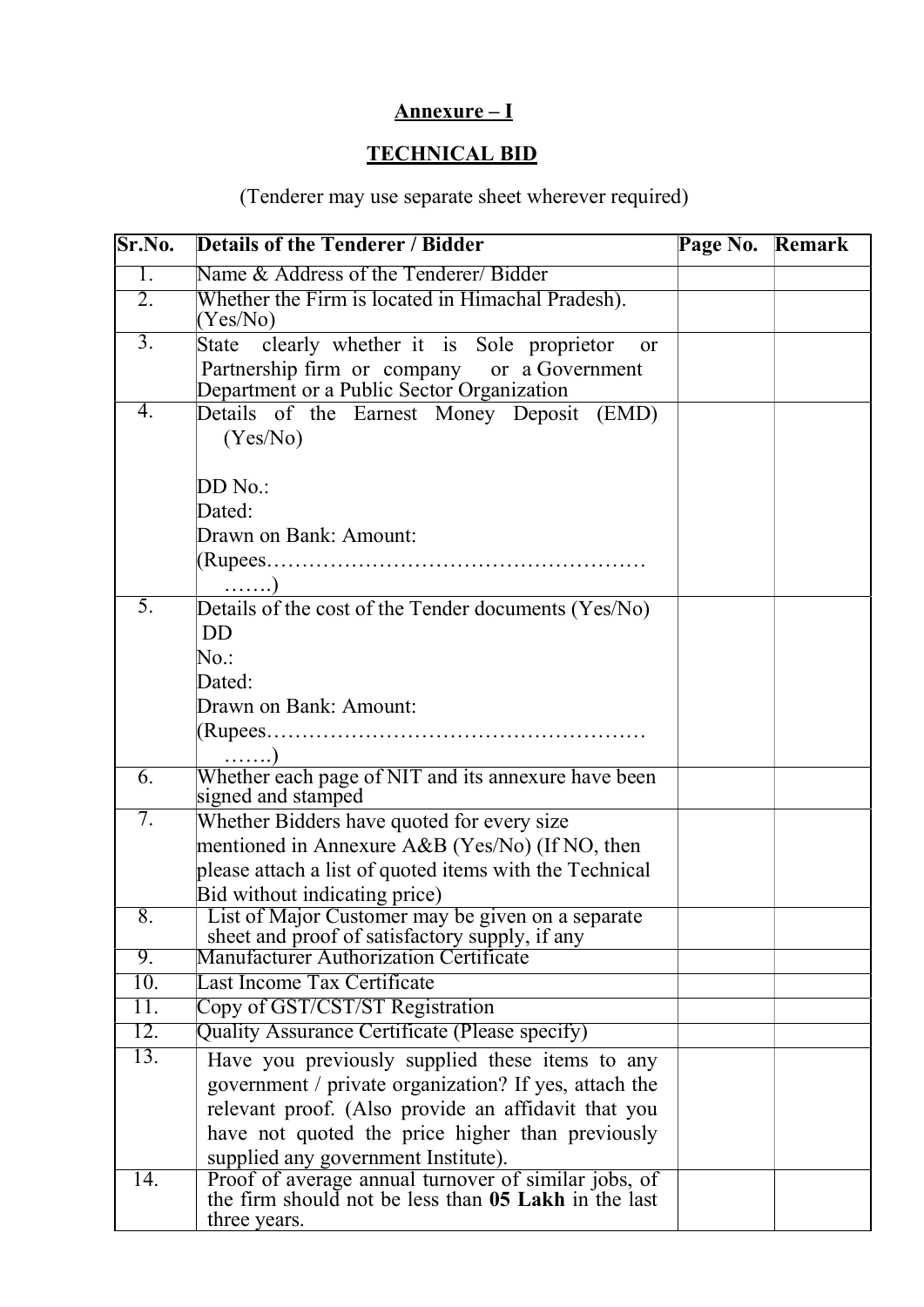| 15. | Permanent Account Number.                                                                                                                                                                |  |
|-----|------------------------------------------------------------------------------------------------------------------------------------------------------------------------------------------|--|
| 16. | Sale Tax Registration No.                                                                                                                                                                |  |
| 17. | TIN No. with Proof.                                                                                                                                                                      |  |
| 18. | Whether copies of authenticated balance sheet for<br>the past three years enclosed.                                                                                                      |  |
| 19. | Name and Mobile Number of a Key person, who can<br>be contacted at any time. The person should be<br>capable of taking orders and making arrangement for<br>supply of the desired items. |  |
| 22  | Any other information important in the opinion of<br>the tenderer.                                                                                                                       |  |

- Dated Signature of Page number/serial number may be given to each and every page of Tender Documents.
- In case of non-fulfilment of any of the above information/ document(s), the Tender will be summarily rejected without giving any notice.

The Tenderer with stamp of firm)

Dated:

Place **Place**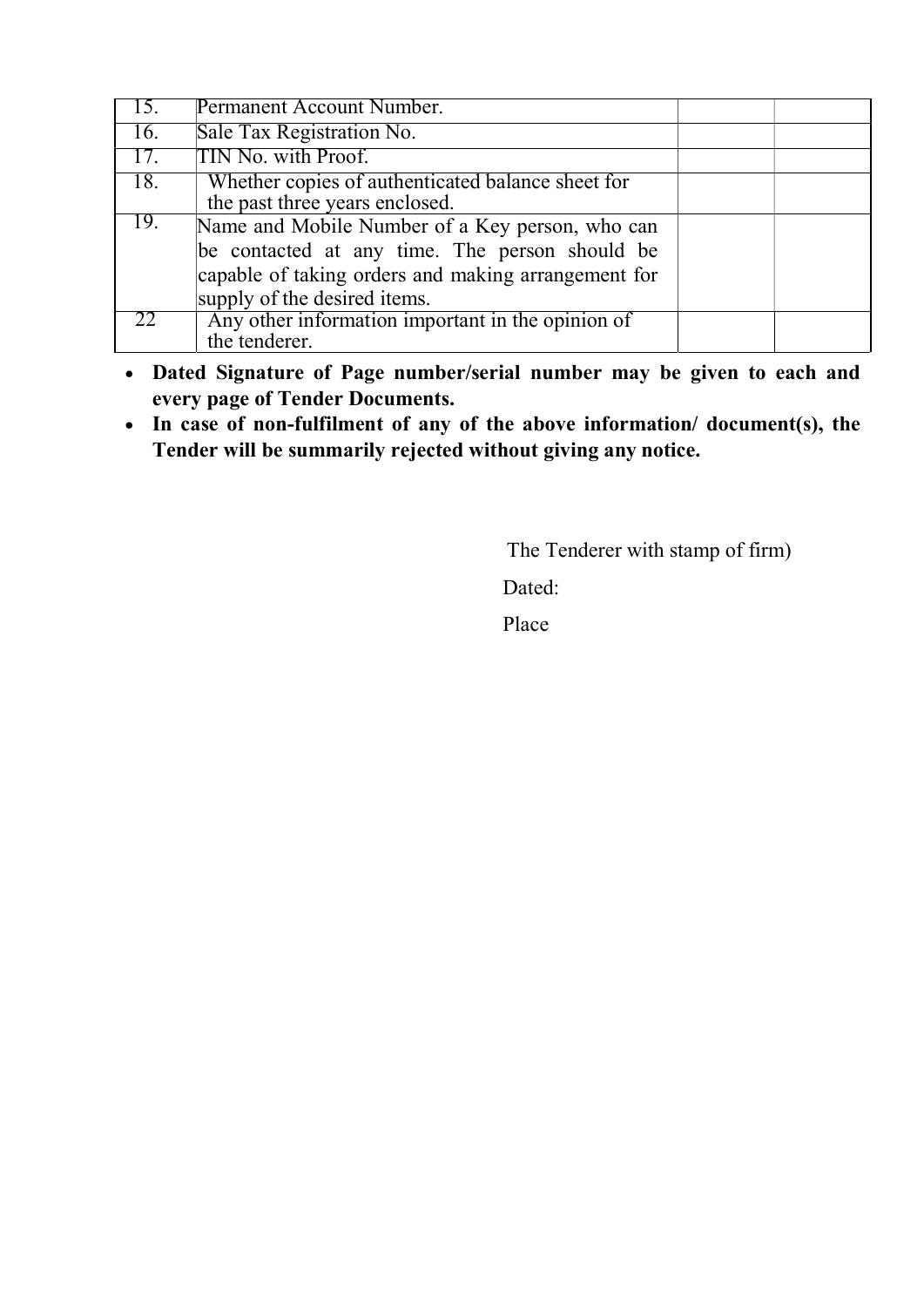# ANNEXRURE II

### Format for Manufacturers Authorisation

# Dr. YSPGMC & Hospital Nahan.

Dear Sir,

Ref. Your NIT No. ------------------------Dated--------------------------------we, ------------------- ------------who are (name and proven Description of the items offered in the Quotation) having factories at -------------------------------------------, hereby authorize messers. ------------- --------------

(Name and address of the agent) To Quotation, process the same further and enter into a Rate contract with you against your requirement as contained in the above referred Quotation form for the above items manufactured by us.

We further confirm that no supplier or firm or individual other than messers. (name and address of the above agent) is authorized to submit a tender, process the same further and enter into a rate contract with you against your requirement as contained in the above referred quotation form for the above items manufactured by us.

We also hereby confirm that we would be responsible for the satisfactory execution of supply contract placed on the authorized agent.

We also confirm that the price quoted by our agent shall not exceed than that which we would have quoted directly.

Yours faithfully, [Signature with date, name and designation

For and on behalf of messrs. -------- Name & address of the manufactures]

**Note** 

This letter of authorization should be on the letter head of the manufacturing firm and should be signed by a person competent and having the power of attorney to legally bind the manufacturer.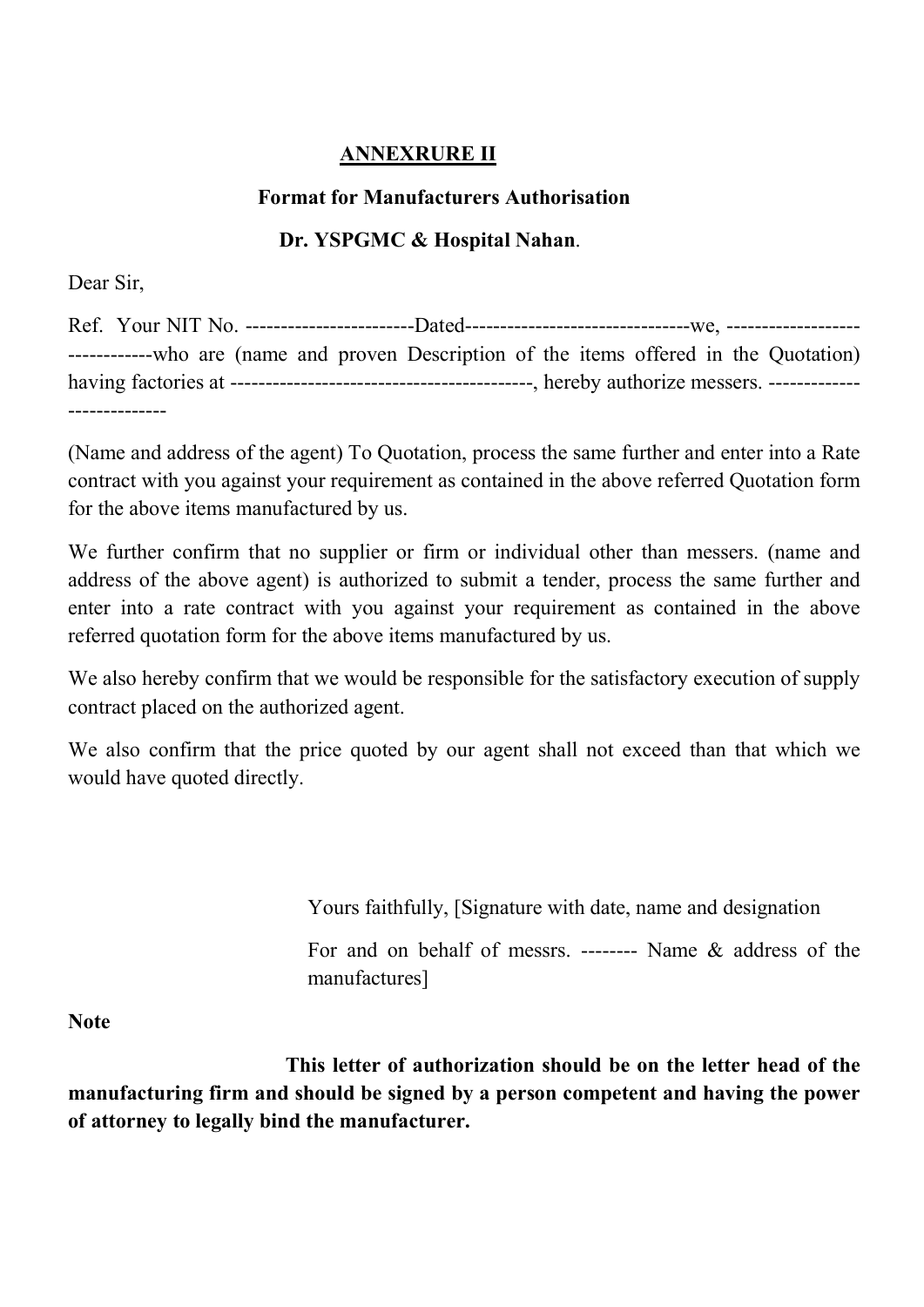## ANNEXRURE III

#### AFFIDEVIT

 I, \_\_\_\_\_\_\_\_\_\_\_\_\_\_ S/o Sh. \_\_\_\_\_\_\_\_\_\_ r/o \_\_\_\_\_\_\_\_\_\_\_\_ in the capacity of Principal Officer/Prop/ Partner/ Director of M/s do hereby solemnly affirm and declare as under :

1. That M/S have not been convicted, Black listed, prosecuted for producing/ Supplying any sub-standard or misbranded or spurious tendered items by the Central Govt./ State Governments or any Government undertaking / Institutions under their control during the last three years.

2. That the quoted products have neither been declared as not of standard quality/ spurious/ adulterated nor have the product license been suspended/ cancelled during last three years.

3. That the Rates quoted and to be charged are the lowest and does not exceed the control price as per the Drug Price Control Order (DPCO) and instructions issued by National Pharmaceutical Pricing Authority (NPPA). The rates quoted are also in no way higher than those quoted/charged by us from any other Central Govt., State Governments and their Medical Institutions/Semi Government Institutions in the country during the corresponding period.

4. That in the event of any decrease in the quoted rates, we undertake to reduce rates correspondingly from the date the rates have been reduced.

5. That I/We affirm that the Senior Medical Superintendent, Dr. YSPGMC & Hospital Nahan is at liberty to take action against me/ the company represented by me, if any, information submitted by me as required per tender document proves to be wrong at any point of time.

# DEPONENT

# Verification:

I the above named deponent verify, do hereby that the contents of the above affidavit are true and correct to the best of my knowledge and belief, no part of it is false and nothing has been concealed there from.

Verified at .................................on this ...............................day of.........................

Deponent

\*Strike out whichever is not applicable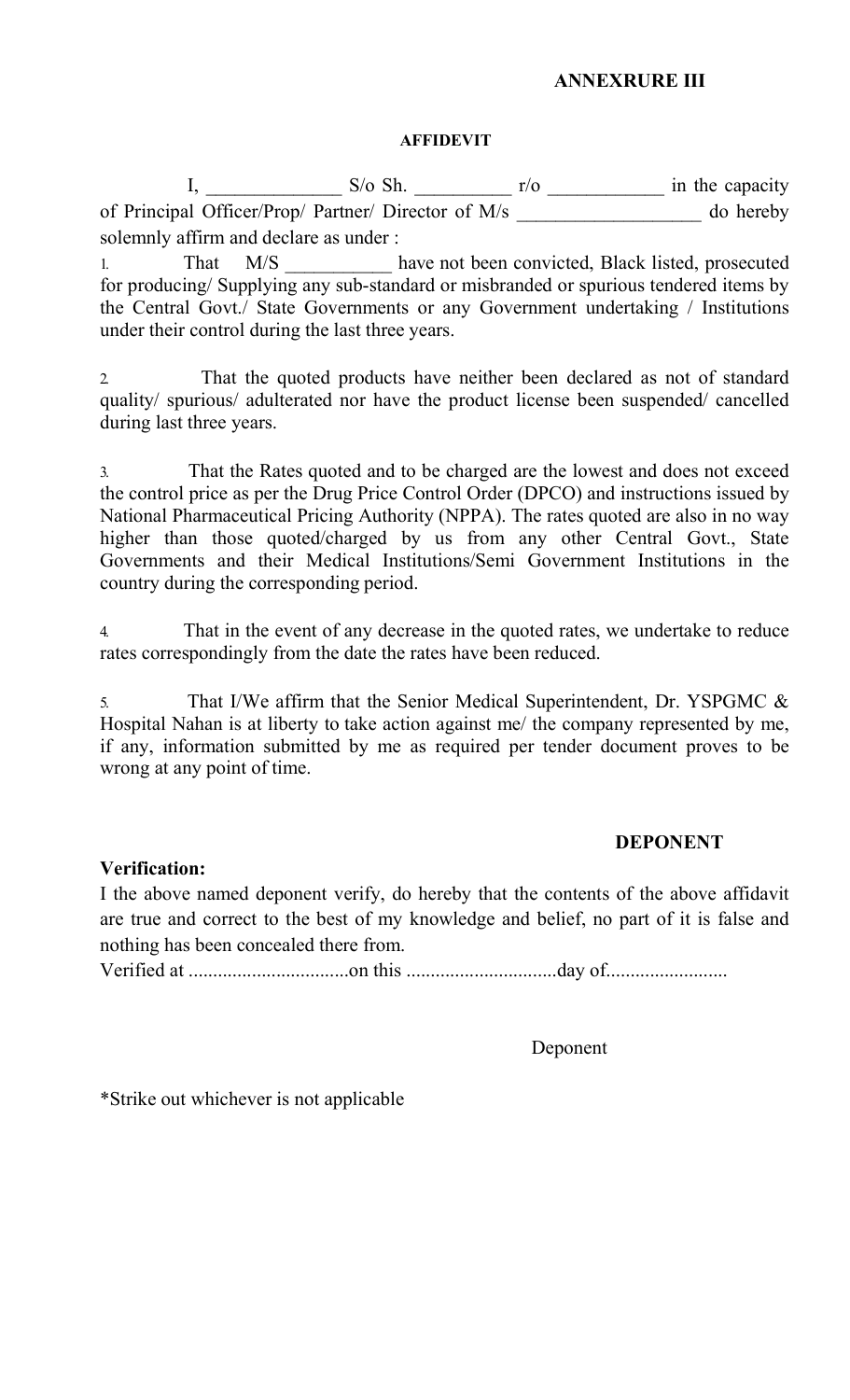# Annexure - IV

# Financial Bid

| S.<br>No                | Name | Company Name | Rate in Rs. (Per<br>implant<br>$\pmb{\&}$<br>instrumentation) | GST/<br><b>Taxes</b> | Total<br>Price<br>(Including<br>GSTS/TAX) |
|-------------------------|------|--------------|---------------------------------------------------------------|----------------------|-------------------------------------------|
|                         |      |              |                                                               |                      |                                           |
| $\mathbf{1}$            |      |              |                                                               |                      |                                           |
| $\overline{2}$          |      |              |                                                               |                      |                                           |
| $\mathbf{3}$            |      |              |                                                               |                      |                                           |
| $\overline{\mathbf{4}}$ |      |              |                                                               |                      |                                           |
| $\overline{\mathbf{5}}$ |      |              |                                                               |                      |                                           |

Name of Firm:- Signature (With Seal)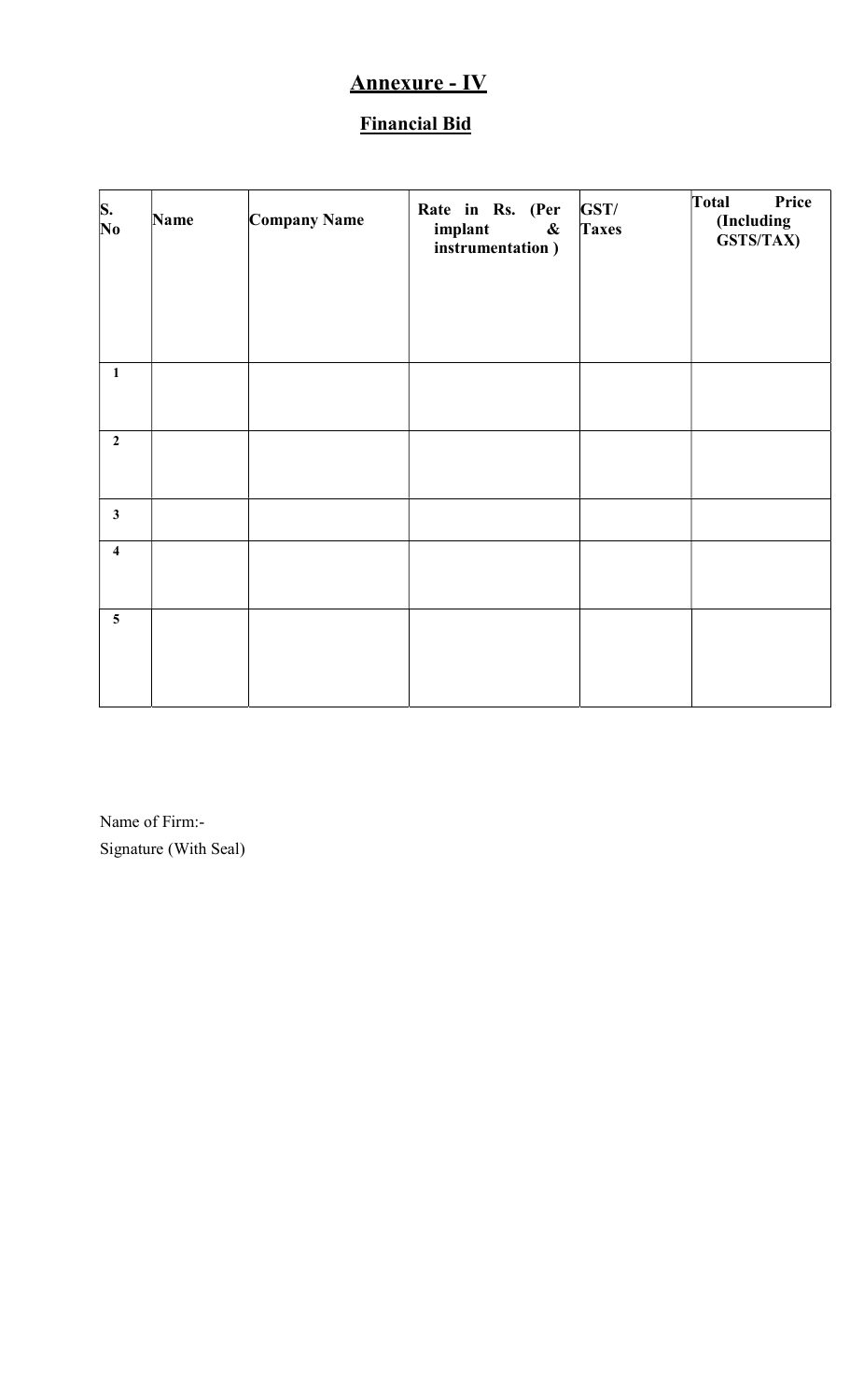# Annual Turnover Certificate

This is to certify that the Annual turnover of M/s for Dentistry implants for the financial year 2019-20, 2020-21 and 2021-22 as per books of accounts of the aforesaid manufacture/company/dealer/supplier/firm is as under:

| Sr.No. | Description            | 2019-20 | 2020-21 | 2021-22 | Average Turnover for |
|--------|------------------------|---------|---------|---------|----------------------|
|        |                        | (INR)   | (INR)   | (MR)    | 2019-20 to 2021-22.  |
|        |                        |         |         |         |                      |
|        | <b>Annual Turnover</b> |         |         |         |                      |
|        | Total                  |         |         |         |                      |

Place:

Date:

Signature with Seal/Stamp

# Of the Chartered Accountant

Name:

Name of the manufacture/company/dealer/supplier/firm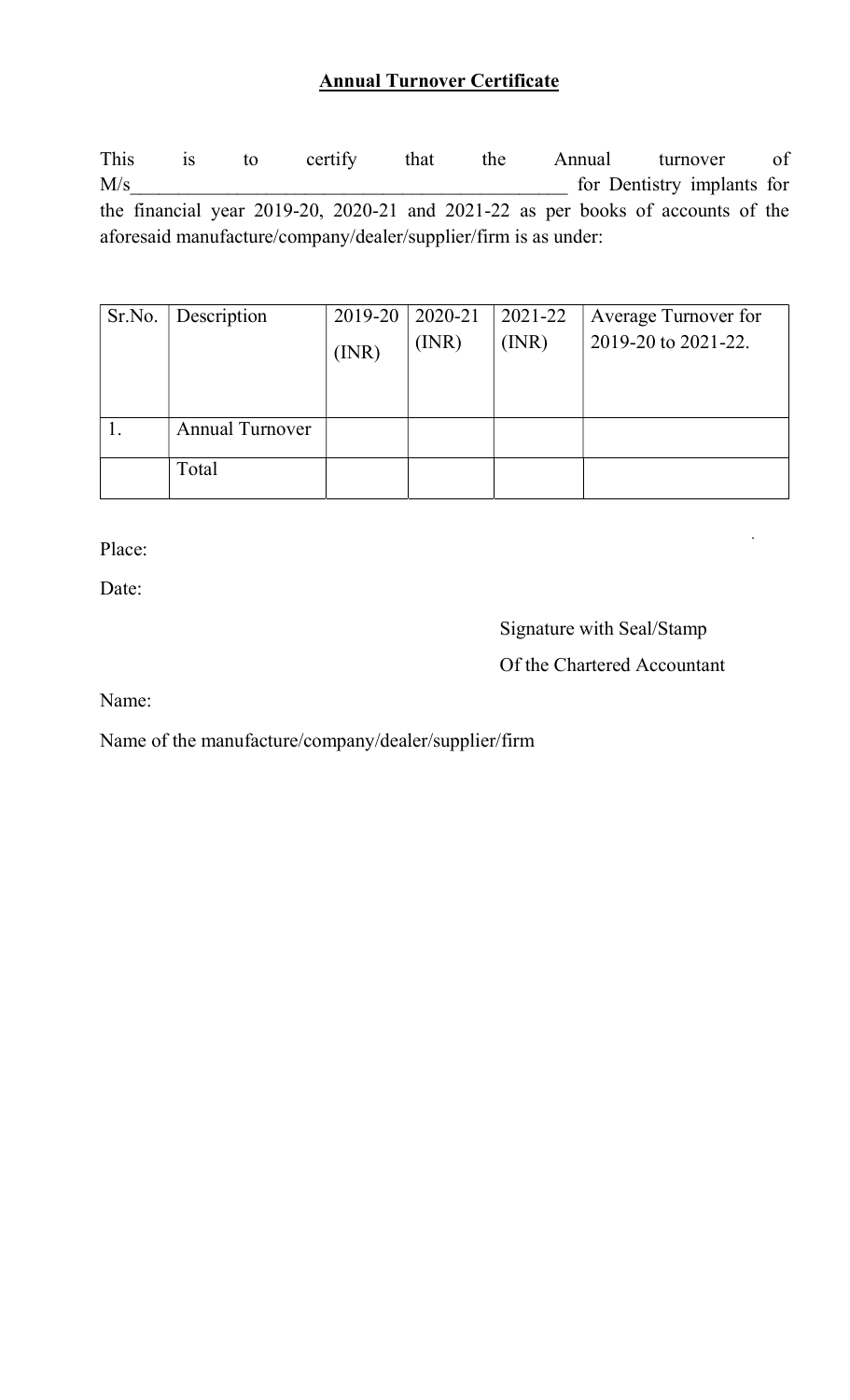# HIGHER PRICE / LOWER PRICE CERTIFICATE

1. I/We hereby certify that the prices quoted in Tender Enquiry are not higher than the prices Charged by us to institutional supplies.

2. I/We further certify that I/We have not supplied or quoted for any item in Tender Enquiry at prices lower than those quoted for the relevant items to any Government / Semi Government Institution within the period of 60 days preceding the last date of submission of the tender.

3. I/We hereby undertake that I/We will not supply or quote for any item in Tender Enquiry at prices lower than those quoted for the relevant items to any Government / Semi Government Institution within the period of validity of the offer / rate contract.

4. I/We also undertake to bring to the attention of the Senior Medical Superintendent Dr. YSPGMC & Hospital Nahan any incidence of breach of any of the above paras within 30 days from the occurrence of the breach and further undertake to refund / reimburse the difference which may arise due to breach of any of the above paras and I/We also understand that the decision of the SENIOR MEDICAL SUPERINTENDENT Dr. YSPGMC & Hospital Nahan with regards to the determination of quantum payable shall be final.

Date: Name & Signature of the Tenderer